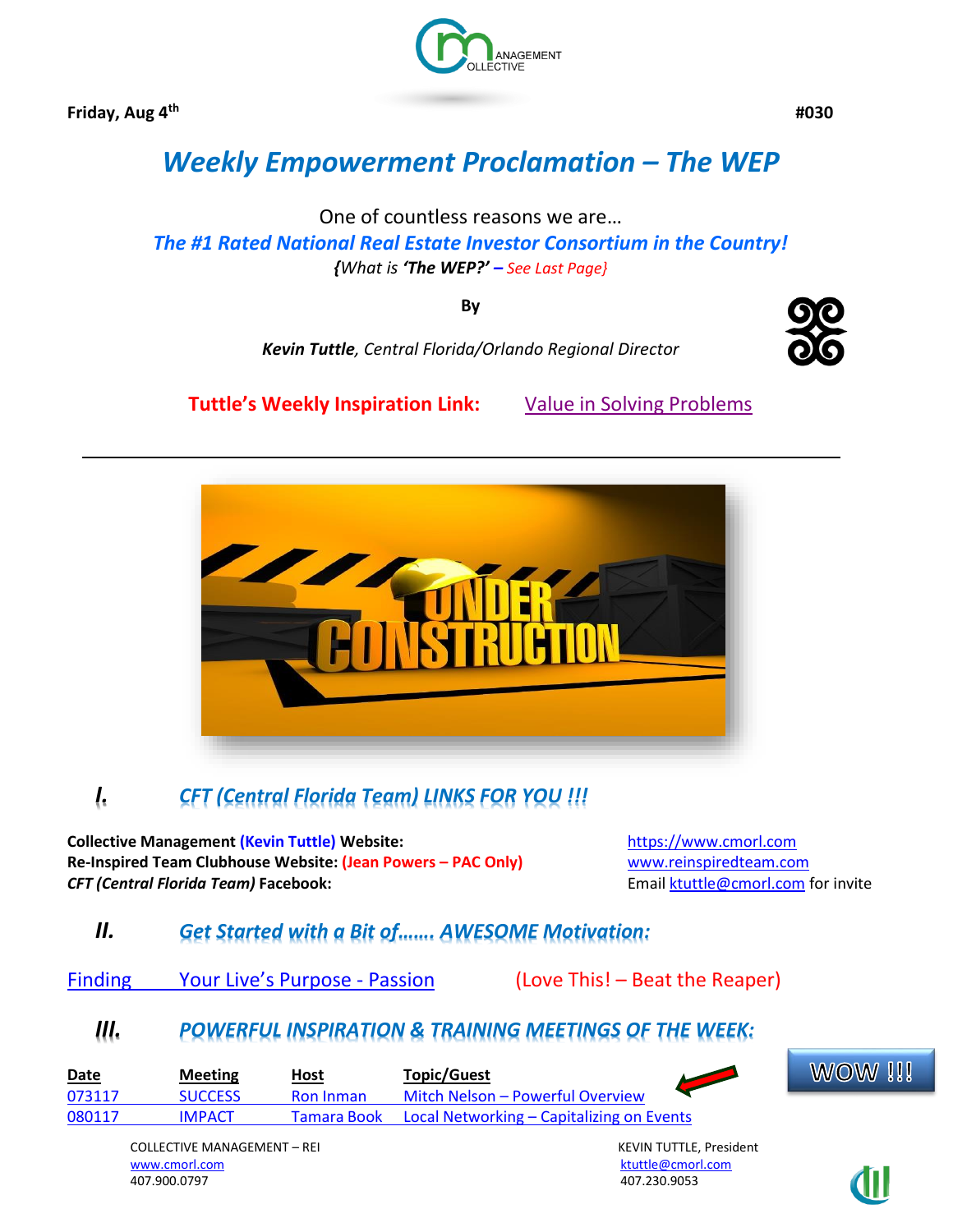

# *IV. BOB TIERNEY NOON-TIME CALLS (Dial-In):*

**Recordings #:** (605) 475-4099 Access Key: 1007570# Enter Call Ref# (Below)

**Date Call Ref# Topic Matter**  073117 1319 Do NOT be a *'VICTIM OF CIRCUMSTANCE" (Dwennimmen – Symbol @ Top)*

# *V. IMPORTANT C.A.M.S. ANNOUNCEMENTS:*

*NEW LOCATION IN CFT / ORLANDO -* **570 N. Alafaya Trail, #104, Orlando FL 32828**

# *VI. TRAINING +:*

**Real Estate Group Coaching – Gavin McCaleb – Signup** [www.renatuswebinar.com](http://www.renatuswebinar.com/) **Real Estate Group Coaching – Gavin McCaleb – Weekly Agenda:** [webinardocs.com](http://webinardocs.com/) *(Copy & Paste)*

## *TEAM ELEVATE (Jon O'Neal, Sandy, UT) TRAINING / PRE-RECORDED*

- [Jon O'Neal's 4 Pillars of Wealth](http://elevateyourinvesting.com/4pillars/)
- [Michael Huggins Debt Reduction](http://elevateyourinvesting.com/DebtReductionIntro/)

*VII. MARKETING DOCUMENTS:*  [Renatus IOS Flyer](https://www.dropbox.com/s/3ahzkcphjk3mkou/RenatusIOSFlyer.pdf?dl=0) [Cash Recovery Party Presentation Deck \(Scooty\)](https://drive.google.com/file/d/0B1ttFL_DNQgZZXBOb0FOWTRseUk/view)

## *VIII. LINKS TO SHARE WITH CANDIDATES: (Increase Exposures)*

- [Renatus Education Overview and All Curriculum](http://www.myrenatus.com/)
- [Renatus IOS](http://www.iqinvestments.com/renatusios) **(30 Min Overview)**
- Renatus IOS [Sourcing Deals](http://www.iqinvestments.com/renatusios/sourcing-deals-with-renatus-ios/) **(1.5 Hours – Detailed Usage)**

#### **Cash Recovery Party Intro's (5 Min Mark Kohler Previews)**

- o [Kids on Payroll](https://vimeo.com/223545158)
- o [Why Real Estate](https://vimeo.com/223704825)
- *IX. BUILDING FOR EVENTS:*

# **CENTRAL FLORIDA / ORLANDO –**

• **Every Thursday Evening 7pm Central Florida Corporate Introduction Meetings**

o **(Holds 90+ People)**

COLLECTIVE MANAGEMENT – REI KEVIN TUTTLE, President [www.cmorl.com](http://www.cmorl.com/) [ktuttle@cmorl.com](mailto:ktuttle@cmorl.com) ktuttle@cmorl.com ktuttle@cmorl.com 407.900.0797 407.230.9053

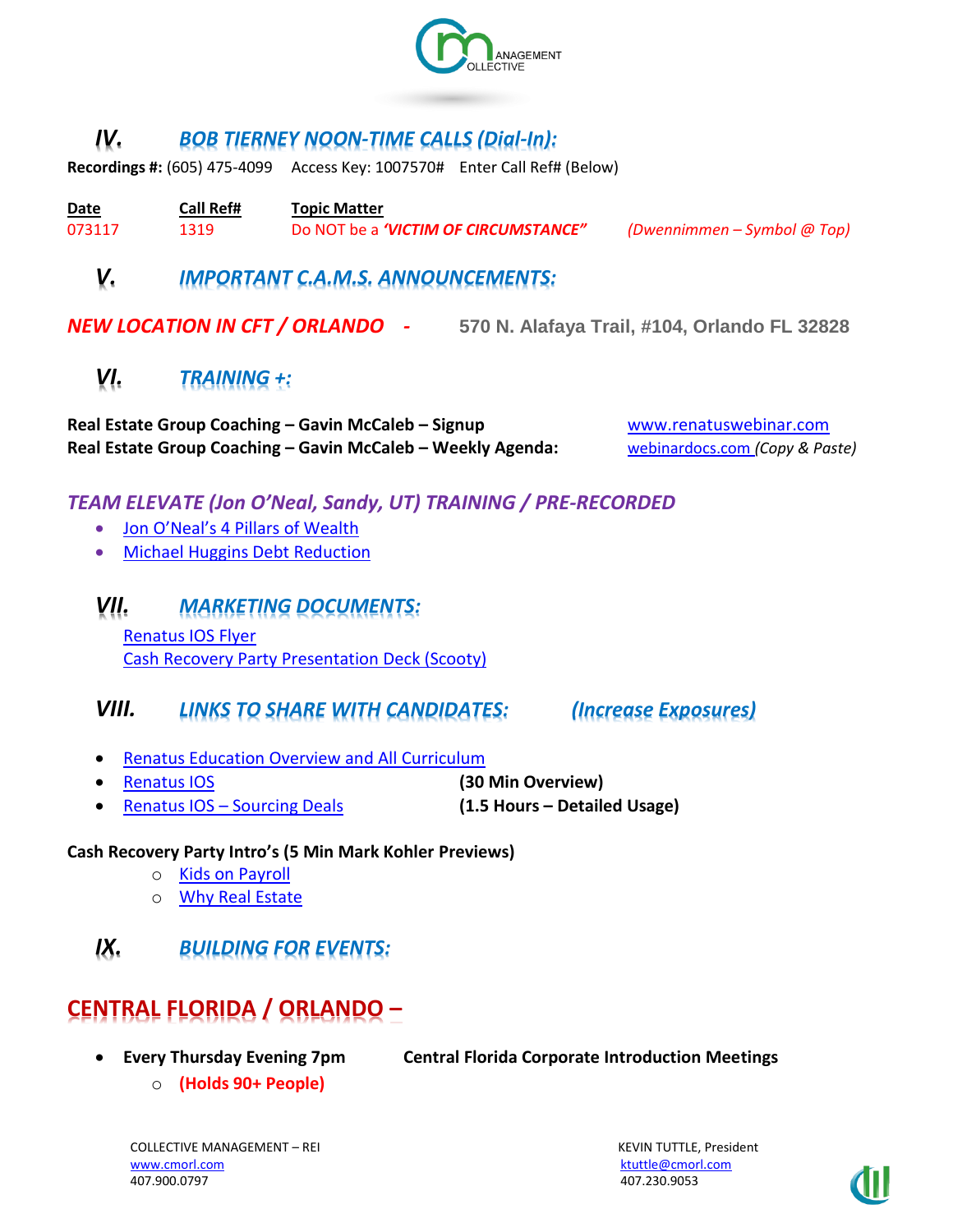

- **August 12th**
	- o **SUPER SATURDAY Mitch Nelson (Simulcast from Chicago)**
		- **#2 Income Earner 2016 – Process & Success**
- **August 25th & 26th**
	-

o **REAL ESTATE INTENSIVE Renatus RE Coach - Gavin McCaleb**

- **Getting your Real Estate Business off the Ground!!!**
- **September 22nd & 23rd**
	- o **REAL ESTATE INTENSIVE Matt Sorenson** 
		- **Self-Directed Investing**

# **CHICAGO –**

- **August 12th**
	- o **SUPER SATURDAY Mitch Nelson** 
		- **#2 Income Earner 2016 – Process & Success**
- **August 25th & 26th**
	- o **REAL ESTATE INTENSIVE Renatus RE Coach - Gavin McCaleb**
		- **Getting your Real Estate Business off the Ground!!!**
- **September 8 & 9th Build for Chicago Regional**
- **September 22nd & 23rd**
	- o **REAL ESTATE INTENSIVE Matt Sorenson** 
		- **Self-Directed Investing**

# **ATLANTA –**

**September 15 & 16<sup>th</sup> Build for Atlanta Regional** 

• **NUMEROUS CFT Members are going –** *Can You Say… "Road Trip!"*

*X. HISTORIC GREATNESS – IMA TRAINING (MUST HEAR / SEE for ALL IMAs)*

COLLECTIVE MANAGEMENT – REI KEVIN TUTTLE, President [www.cmorl.com](http://www.cmorl.com/) [ktuttle@cmorl.com](mailto:ktuttle@cmorl.com) ktuttle@cmorl.com ktuttle@cmorl.com ktuttle@cmorl.com

407.230.9053

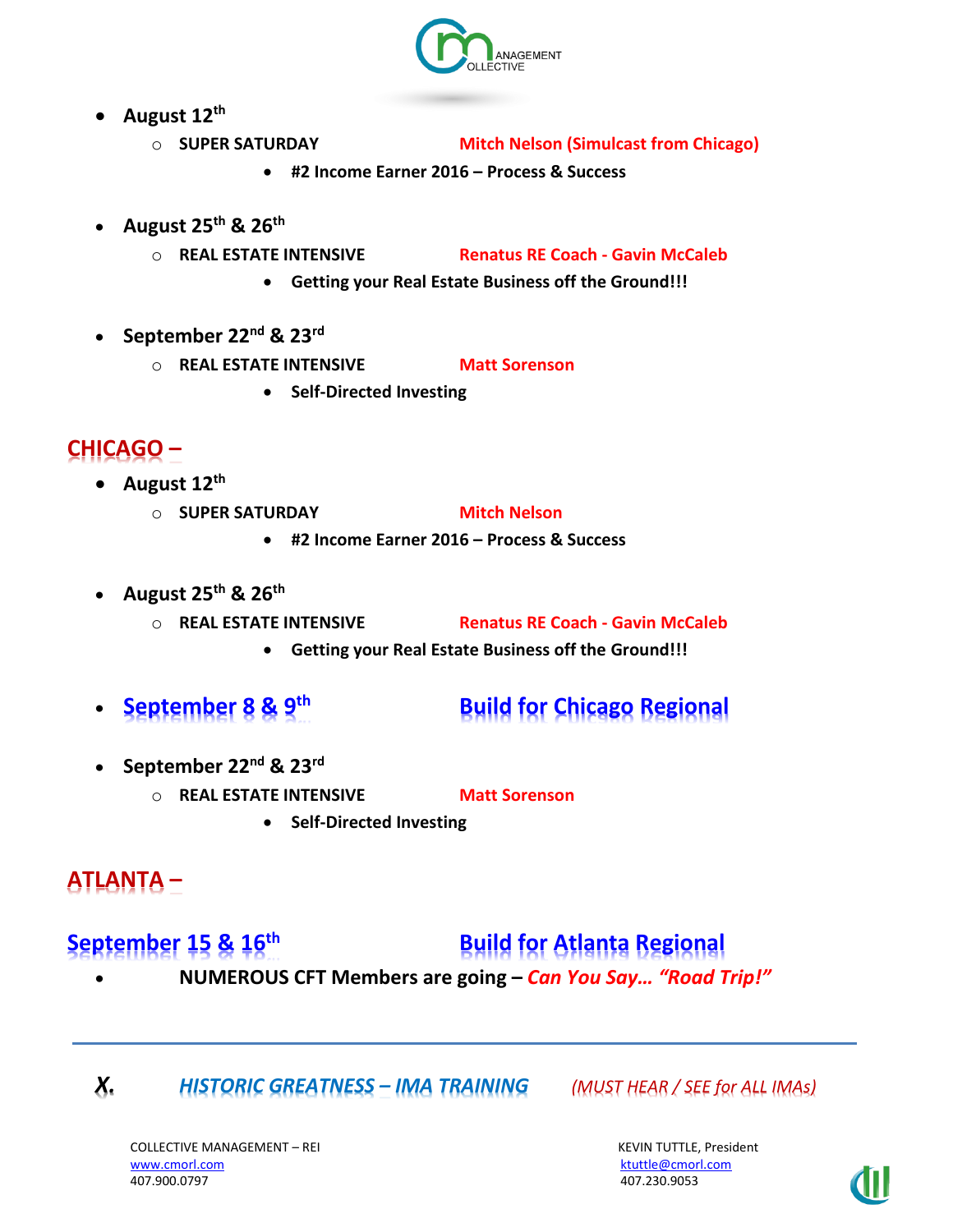

# **IMA TRAINING (CATEGORIZED): (DO NOT SEND TO CANDIDATES)**

#### **GETTING STARTED:**

| <b>TRAINING</b> | <b>Scott Rowe</b>           | <b>Mash the Gas</b>                                               |
|-----------------|-----------------------------|-------------------------------------------------------------------|
| 030917          | <b>IMPACT/Hugh Zaretzky</b> | Spring Training - Get in the GAME!!!                              |
| 011717          | <b>IMPACT/Scott Rowe</b>    | Showcase Possibilities & Results - Showing Value                  |
| 060517          | <b>IMPACT/Scooty</b>        | Selling Exposures (CRP & SSs) - Powerful (New & Old Markets)      |
| 061917          | <b>IMPACT/Scott Rowe</b>    | Sell what THEY could be doing! - (Top 10 IMPACT of All Time)      |
| 051717          | <b>IMPACT/Mike Adams</b>    | <b>TAPP System Part I</b>                                         |
| 052417          | <b>IMPACT/Mike Adams</b>    | TAPP Part II - #1 Pain Point of IMA's & Predictable Flow of Leads |
| 053117          | <b>IMPACT/Mike Adams</b>    | <b>TAPP Part III</b>                                              |

#### **LEAD GENERATION:**

| 053017 | <b>IMPACT/Scott Rowe</b>       | Email Ad to send out to potential email lists.                     |
|--------|--------------------------------|--------------------------------------------------------------------|
| 060117 | <b>IMPACT/JC Williams</b>      | <b>Massive NEW LEAD Generation System - Restaurant Table Tents</b> |
| 061517 | <b>IMPACT/Christion Sadler</b> | <b>Maximizing Facebook for Referrals Pt. 1</b>                     |
| 062217 | <b>IMPACT/Christion Sadler</b> | <b>Maximizing Facebook for Referrals Pt. 2</b>                     |
| 072717 | <b>IMPACT/Nate Lambert</b>     | <b>Sell Yourself</b>                                               |
| 080117 | <b>IMPACT/Tamara Book</b>      | Local Networking - Capitalizing on Events                          |

#### **MANAGING BUSINESS:**

| 022817 | <b>IMPACT/Scott Rowe</b>   | How-To: Meetings - Setting up & Managing                          |
|--------|----------------------------|-------------------------------------------------------------------|
| 031517 | <b>IMPACT/Scott Rowe</b>   | Attitude Meeting - Self Awareness - OWN ALL RESULTS               |
| 041817 | <b>IMPACT/Scooty</b>       | Complete Process - Selling Exposures (Not Renatus) - Fantastic!!! |
| 051817 | <b>IMPACT/Mike Huggins</b> | Rapid Fire Questions - Powerful for EVERYONE !!! - Top 10!!!      |
| 052517 | <b>IMPACT/Jon O'Neal</b>   | Fortune Favors the Bold! - Intense Training                       |

#### **CLOSING:**

| 021317 | <b>IMPACT/Scott Rowe</b>            | $\textsf{Closing}$ – Part I                               |
|--------|-------------------------------------|-----------------------------------------------------------|
| 021417 | <b>IMPACT/Scott Rowe</b>            | $\textsf{Closing} - \textsf{Part} \, \textsf{II}$         |
| 021517 | <b>IMPACT/Scott Rowe</b>            | $\textsf{Closing} - \textsf{Part}$ III                    |
| 041217 | <b>IMPACT/Daniel &amp; Sam Kwak</b> | Illustrating R-IOS to Close Business - WOW!!! Powerful!!! |
| 060717 | <b>IMPACT/Scooty</b>                | Closing – Approach, Questions & Objections                |

#### **EVENT TRAINING:**

| 010917          | <b>IMPACT/Scott Rowe</b> | <b>Cash Recovery Party Present</b>                                       |
|-----------------|--------------------------|--------------------------------------------------------------------------|
| <b>TRAINING</b> | <b>Scott Rowe</b>        | Cash Recovery Party – Step by Step                                       |
| 041917          | <b>IMPACT/Bobby T</b>    | <b>Executing Property Tours</b>                                          |
| 050117          | <b>IMPACT/Scott Rowe</b> | How to Schedule and Promote Super Saturday (Including Simulcast)         |
| 050217          | <b>IMPACT/Scott Rowe</b> | <b>Running Super Saturday's in Local Market (Including Simulcast) II</b> |

#### **BUILDING NEW MARKETS:**

| 030617          | <b>ScottRowe</b> |  | Austin Guests – Take Your Power Back (Launching a New Market)  |
|-----------------|------------------|--|----------------------------------------------------------------|
| <b>TRAINING</b> | Scooty           |  | (Chi) Live Follow-Up: (For Training ONLY - DO NOT SEND OUT)    |
| <b>TRAINING</b> | Jean Powers      |  | Team Re-Inspired – Develop a CLEAR Path for Building Your Team |

#### **LEVEL 2 TRAINING (L2T) – PRESENTERS:**

COLLECTIVE MANAGEMENT – REI KEVIN TUTTLE, President [www.cmorl.com](http://www.cmorl.com/) [ktuttle@cmorl.com](mailto:ktuttle@cmorl.com)

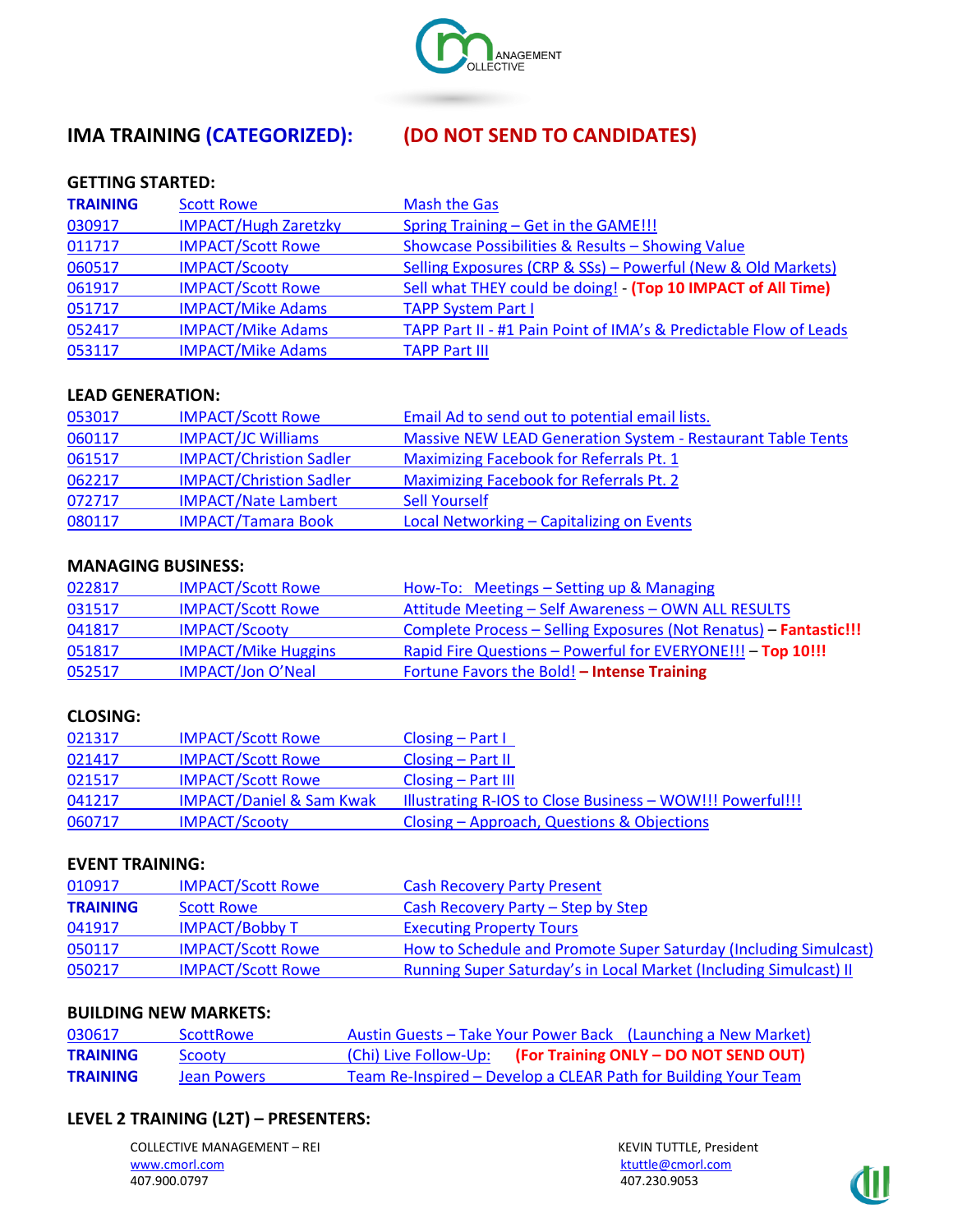

| 062617 | <b>IMPACT</b> | <b>Scooty</b> | <b>Putting The Pieces Together</b>                                  |
|--------|---------------|---------------|---------------------------------------------------------------------|
| 062717 | <b>IMPACT</b> | <b>Scooty</b> | Live Intro Meeting Training $-$ (L2T) (Presenters Must See)         |
| 062817 | <b>IMPACT</b> | Scooty        | Intro Train#2 – Nate's FB – Crash Proof (L2T) (Presenters Must See) |

### **ADDITIONAL (TOPIC SPECIFIC) TRAINING:**

| <b>TRAINING</b> |               | <b>Bill Oehme</b> | <b>How to Recruit Realtors</b>                                         |
|-----------------|---------------|-------------------|------------------------------------------------------------------------|
| <b>TRAINING</b> |               | <b>Bill Oehme</b> | Accelerated Debt Reduction – Velocity Banking - Strategy               |
| <b>TRAINING</b> | <b>IMPACT</b> | Jon O'Neal        | Velocity Banking – A Closing Tool                                      |
|                 |               |                   | <b>ELEVATE "4 Pillars of Wealth" MEETING (www.epicplanwebinar.com)</b> |

### **BOB TIERNEY NOON-TIME CALLS (CATEGORIZED):**

**Recordings #:** (605) 475-4099 Access Key: 1007570# Ref#: *SEE SHEET*

| Call Ref# | Category                  | <b>Topic Matter</b>                                                           |                              |
|-----------|---------------------------|-------------------------------------------------------------------------------|------------------------------|
|           | <b>GETTING STARTED:</b>   |                                                                               |                              |
| 1249      | <b>RE &amp; Mkting:</b>   | Bridging the Gap – Getting Started in RE & Marketing (Must Hear – ALL IMAs)   |                              |
| 1271      | <b>RE &amp; Mkting:</b>   | Marketing & Real Estate - Generating Income Immediately (GREAT for NEW Peeps) |                              |
| 1302      | <b>RE &amp; Mkting:</b>   | Understanding Your Plan - Making $1^{st}$ \$1M with Renatus (The BHAG)        |                              |
| 1266      | <b>RE &amp; Mkting:</b>   | 3 Keys for Getting Started - GREAT Rookie Getting Started Meeting             |                              |
| 1297      | <b>Marketing Lvl 1:</b>   | <b>Lead Generation</b>                                                        | (Fantastic Level 1 Training) |
| 1200      | <b>Marketing Lvl 1:</b>   | "Becoming a Good Question Asker"                                              | (TOP 5 ALL TIME)             |
| 1204      | <b>Marketing Lvl 1:</b>   | <b>Script and Roll Playing</b>                                                |                              |
| 1216      | <b>Marketing Lvl 1:</b>   | <b>Being Genuine and Authentic</b>                                            |                              |
| 1217      | <b>Marketing Lvl 1:</b>   | Being Genuine and Authentic (Cont.)                                           |                              |
| 1238      | <b>Marketing Lvl 1:</b>   | Qualification Process with Candidates - Recruiting Up/Finding Quality         |                              |
| 1295      | <b>Marketing Lvl 1:</b>   | Roll Play Cold Calls for Mtg Brkers & RE Agents for Live Training - WOW!!!    |                              |
| 1293      | <b>Marketing Lvl 1:</b>   | Setting Appointments - Engaging with Candidate - POWERFUL!!!                  |                              |
| 1256      | <b>Marketing Lvl 1:</b>   | Covering the Truth behind the Nouveau Riche Story                             |                              |
|           | <b>MANAGING BUSINESS:</b> |                                                                               |                              |
| 1181      | <b>RE Training:</b>       | Setting Up Business & Getting Started with Business Credit                    |                              |

|                         | $\frac{1}{2}$ , $\frac{1}{2}$ , $\frac{1}{2}$ , $\frac{1}{2}$ , $\frac{1}{2}$ , $\frac{1}{2}$ , $\frac{1}{2}$ , $\frac{1}{2}$ , $\frac{1}{2}$ , $\frac{1}{2}$ , $\frac{1}{2}$ , $\frac{1}{2}$ , $\frac{1}{2}$ , $\frac{1}{2}$ , $\frac{1}{2}$ , $\frac{1}{2}$ , $\frac{1}{2}$ , $\frac{1}{2}$ , $\frac{1$ |  |  |
|-------------------------|-----------------------------------------------------------------------------------------------------------------------------------------------------------------------------------------------------------------------------------------------------------------------------------------------------------|--|--|
| <b>RE Training:</b>     | Deal with Probate Homes & Navigate the System                                                                                                                                                                                                                                                             |  |  |
| <b>RE Training:</b>     | Wholesaling - Short Sales - Subject To - Stop Foreclosure                                                                                                                                                                                                                                                 |  |  |
| <b>RE Training:</b>     | Speaking with Prospective Sellers (From Ad Response - Probate)                                                                                                                                                                                                                                            |  |  |
| <b>Marketing Lvl 2:</b> | (CRP / Ads / Boat&CarShows / Stay@Home Moms!)                                                                                                                                                                                                                                                             |  |  |
| <b>Marketing Lvl 2:</b> | Become a Renatus Success - Time Management - Make a Decision                                                                                                                                                                                                                                              |  |  |
| <b>Marketing Lvl 2:</b> | Special Guest: Why Joined Renatus (IMPRESSIVE STANCE - MUST HEAR)                                                                                                                                                                                                                                         |  |  |
| <b>Marketing Lvl 2:</b> | The Avatar - Learn how to Create Marketing Copy - (MUST HEAR!!!)                                                                                                                                                                                                                                          |  |  |
| <b>Marketing Lvl 2:</b> | Income Generating Activities - DON'T MISS the LAST 15Min - Roll Play! ***                                                                                                                                                                                                                                 |  |  |
| <b>Marketing Lvl 2:</b> | <b>GUEST:</b> Ben Velletta $-1$ on 1 Conversations for Renatus - Roll Playing                                                                                                                                                                                                                             |  |  |
|                         |                                                                                                                                                                                                                                                                                                           |  |  |

#### **CLOSING:**

COLLECTIVE MANAGEMENT – REI KEVIN TUTTLE, President 407.900.0797

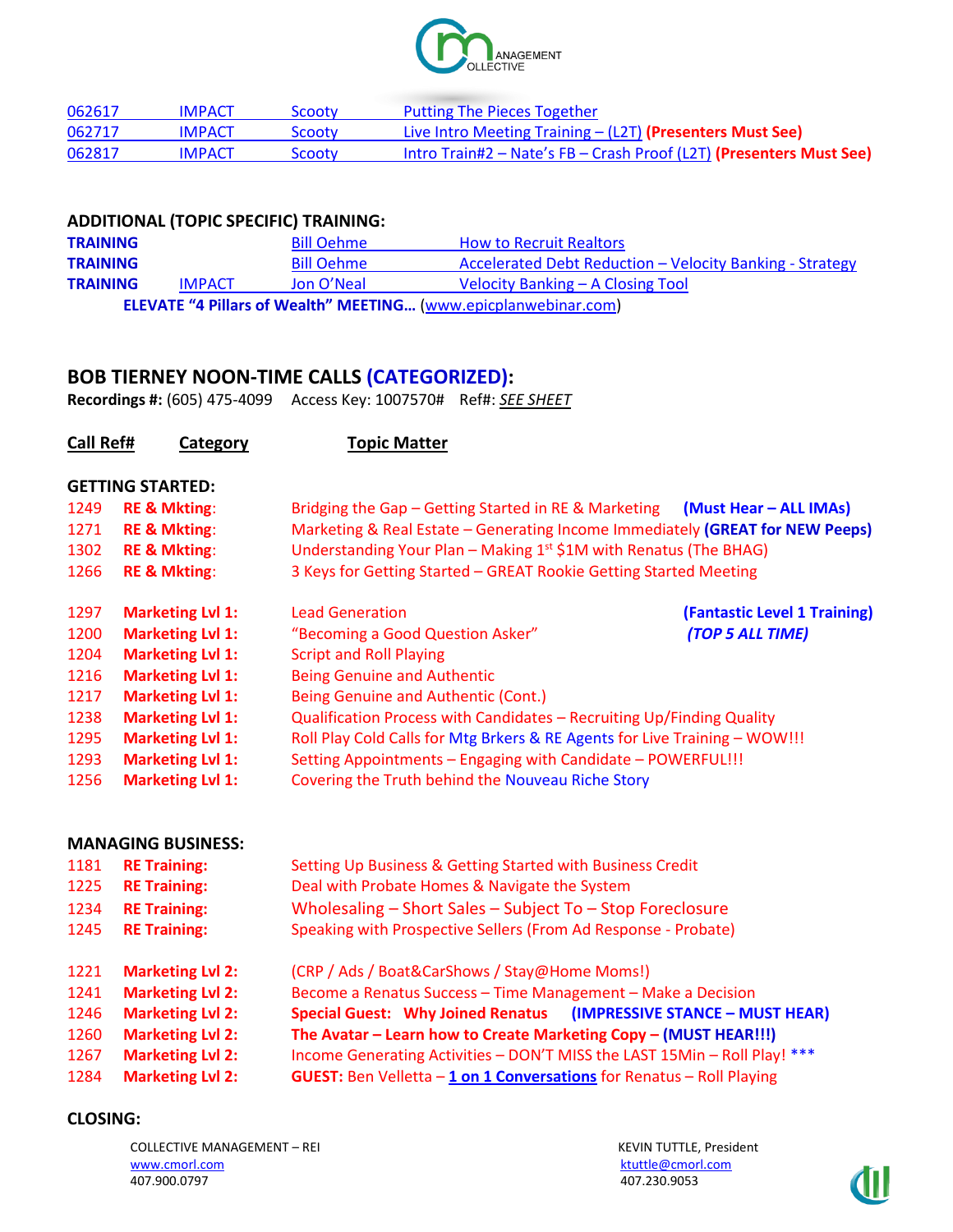

| 1274 | <b>Marketing Lvl 2:</b> | The Art of Overcoming Objections    |                                                                            |
|------|-------------------------|-------------------------------------|----------------------------------------------------------------------------|
| 1287 | <b>Marketing Lvl 2:</b> |                                     | Closing Business - Make \$1M in Marketing - GOLDEN NUGGETS!!! (MUST HEAR!) |
| 1296 | <b>Marketing Lvl 2:</b> | <b>Conversations After Workshop</b> | (Top 10 Training/Roll Play - MUST HEAR!)                                   |

#### **EVENT TRAINING:**

| 1279 Marketing Lvl 2: | <b>Building for Events</b> - Open, Honest & Forthright - Outside the Box Marketing *** |
|-----------------------|----------------------------------------------------------------------------------------|
| 1287 Marketing Lvl 2: | Closing Business - Make \$1M in Marketing - GOLDEN NUGGETS!!!                          |

#### **PERSONAL DEVELOPMENT:**

| 1209 | Pers. Devlp: | Guest Speaker - "Raising Your Deserve Level"                                   |                        |
|------|--------------|--------------------------------------------------------------------------------|------------------------|
| 1239 | Pers. Devlp: | Prospecting / Setting Goals / Inspiration                                      | (TOP 5 ALL TIME)       |
| 1250 | Pers. Devlp: | Special Guest - Authentic Self - Myth of Failure                               | (Must Hear - ALL IMAs) |
| 1258 | Pers. Devlp: | GUEST: Ben Velletta - Top 10 Traits of 7-Figure Earners                        |                        |
| 1278 | Pers. Devlp: | Like-Minded: Who do you want on your team? Dig-In & Decide! Inspire! - POWER!! |                        |
| 1285 | Pers. Devlp: | Struggling with Confidence - Immensely Important Call - For EVERYONE!          |                        |
| 1292 | Pers. Devlp: | Share Vulnerability - "Strength in Humility" - Show Ratio to Invited Meetings  |                        |
|      |              | {Brian Meara Letter}                                                           |                        |

## *XI. TED TALKS – INSPIRATION: (CFT Leadership Favorites) (5 – 20Min)*

| Jia Jiang:              | What I learned from 100 Days of Rejection<br>(15 Min) |                    |  |
|-------------------------|-------------------------------------------------------|--------------------|--|
| <b>Celeste Headlee:</b> | 10 Ways to have a Better Conversation                 | $(12 \text{ Min})$ |  |
| <b>Julian Treasure:</b> | 5 Ways to Listen Better                               | $(8$ Min $)$       |  |
| <b>Matt Cutts</b>       | Try Something New for 30 Days                         | $(4$ Min $)$       |  |
| Amy Cuddy:              | Your Body Language May Shape Who You Are              | $(21 \text{ Min})$ |  |
| Ok Go                   | How to Find a Wonderful Idea                          | $(17$ Min $)$      |  |

#### **MARKETING / RE SALES TRAINING:** *(IMA's in Training MUST SEE ALL)*

#### **MOTIVATION:**

| Dan Pink:                 | <b>The Puzzle of Motivation</b>                      | $(18$ Min $)$ |
|---------------------------|------------------------------------------------------|---------------|
| <b>Simon Sinek:</b>       | How Great Leaders Inspire Action - The Golden Circle | $(18$ Min $)$ |
| <b>Ric Elias</b>          | 3 Things I Learned While My Plane CRASHED            | (5 Min)       |
| Joachim de Posada         | Don't Eat the Marshmallow                            | $(6$ Min $)$  |
| <b>Drew Dudley</b>        | <b>Everyday Leadership</b>                           | $(6$ Min $)$  |
| <b>Kelly McGonigal</b>    | How to Make Stress Your Friend                       | $(14$ Min $)$ |
| <b>TEDxSF Mel Robins:</b> | How to stop screwing yourself over!                  | (21Min)       |
| <b>Sarah Lewis</b>        | Embrace the Near Win! - Mastery                      | (11Min)       |
| <b>Tony Robbins</b>       | Why we do what we do                                 | (21Min)       |

[It's Not about the Nail](https://www.youtube.com/watch?v=-4EDhdAHrOg) **- Provided by Woody Woodward – Hilarious & Poignant** 

*Moral: Listen, Seeking Validation and Don't Pre-judge the Problem*

**Talks to watch for Speaking Ideas & Techniques:** *Designed for Renatus Presenters to IMPROVE: {I.e. Tuttle's Favorite Talks for public speaking}*

| <b>Chris Anderson</b>              | TED's Secret to Great Public Speaking | $(8 \text{ Min})$              |
|------------------------------------|---------------------------------------|--------------------------------|
| <b>COLLECTIVE MANAGEMENT - REI</b> |                                       | <b>KEVIN TUTTLE, President</b> |
| www.cmorl.com                      |                                       | ktuttle@cmorl.com              |
| 407.900.0797                       |                                       | 407.230.9053                   |

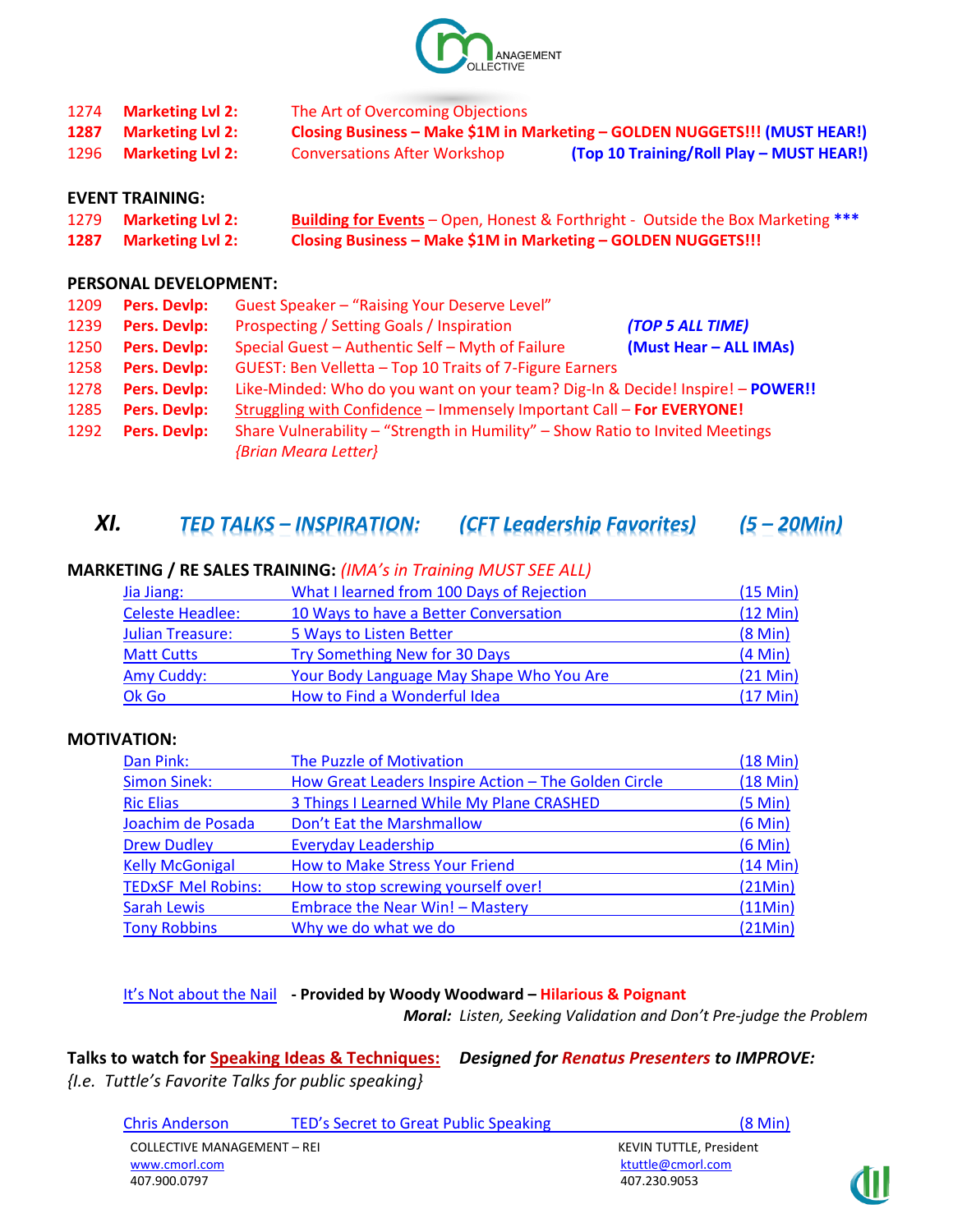

| <b>Ken Robinson</b>   | How to Escape Education's Death Valley               | $(19 \text{ Min})$ |
|-----------------------|------------------------------------------------------|--------------------|
| Casey Brown           | Know your worth, and then ask for it                 | $(8$ Min $)$       |
| <b>Bobby McFerrin</b> | "World Science Festival" – Expectations & Your Brain | $(3 \text{ Min})$  |

## *XII. SUCCESS MEETINGS (Great for Candidates): (Ron Inman Webinars)*

| Name                             | <b>Topic</b>                                                                                                                   |
|----------------------------------|--------------------------------------------------------------------------------------------------------------------------------|
| Valentia Alleyne                 | Realtor to Attorney to Investor/REI Income passes Attorney Income – Raised \$570K for deal                                     |
| <b>Allison Palmgren</b>          | REI Income creates profits greater than many people's annual                                                                   |
| Nitza & Roland Correa            | Member of the LIT (Leadership In Training) - Story, Deals, Education benefit pre-Renatus                                       |
| Jacob Roberts                    | Special Ed Teacher - $1st$ Deal \$75K Profit using OPM (Other Peoples' Money) - Proud Man!!!                                   |
|                                  | Jim Homes & Debbie Worthington 1 <sup>st</sup> RE Deal w/in 1 Mo. - Jim SKEPTICAL at first. Helping People facing Foreclosure. |
| <b>Mellanie Joy</b>              | Once started with Renatus - Payed of \$34K Debt within 10 Months using Education                                               |
| <b>Martin Potter</b>             | 26 Yr. Old – Made \$40K on $1st$ Deal – Love                                                                                   |
| <b>Celest Secrist</b>            | Turned Trials to Triumph - Over \$100K coming automatically                                                                    |
| <b>JC &amp; Linda Williams</b>   | Pre-Renatus REIs - Got Renatus Education - Turned into Multi-Mill Develop Project                                              |
| <b>Drew Williams</b>             | 1 Yr w/ Renatus - $3^{rd}$ F&F + Rental Income + Marketing Income ***                                                          |
| <b>Bill Oehme</b>                | <b>Cash Flow King - !!!!</b> How to build cash-flow $-$ new car for life                                                       |
| <b>Doug Norton</b>               | ***<br>Pre-Auction Property Lists (MASSIVE INFORMATION - BENEFIT FOR EVERYONE)                                                 |
| <b>Brian &amp; Wendy Bullock</b> | 3 Deals - Multi-Fam - Over \$1M Profit - Used ALL Courses - Investor Capital                                                   |
| <b>Maria Streeter</b>            | (Miami, FL) – Reengaged – Velocity Banking – Mortgage Background                                                               |
| <b>Stephen Quinn</b>             | 1 Yr. in Business - 2 Great Deals                                                                                              |
| Dr. Nate Lambert                 | ***<br>Next Level Investing / 4 Buckets of Wealth (TOP 10 - FOR SURE!)                                                         |
| Dr. G. Lawrence                  | Starting over at 64 – Made \$1M in Renatus                                                                                     |
| Sam Kwak                         | Left College - Upset he Knew More than Professors - Due to Renatus Education                                                   |
| <b>Mitch Nelson</b>              | Accelerating your Path for Income w/ Real Estate & Marketing - *** POWERFUL !!!! Top 5                                         |
|                                  |                                                                                                                                |

# *XIII. FOUNDERS WEBINARS: (Bob Snyder Webinars)*

| 061516 | <b>FOUNDERS</b> | <b>Bob Snyder</b> | James Wortman - College Student                                   |
|--------|-----------------|-------------------|-------------------------------------------------------------------|
| 042417 | <b>FOUNDERS</b> | <b>Bob Snyder</b> | Chris White & Michael Huggins - Top 10 Founder's EVER !!!         |
| 050117 | <b>FOUNDERS</b> | <b>Bob Snyder</b> | Mitch Nelson - Ideal Sales Environment                            |
| 052217 | <b>FOUNDERS</b> | <b>Bob Snyder</b> | Megan Christensen - Analyzing Business Credit                     |
| 071717 | <b>FOUNDERS</b> | <b>Bob Snyder</b> | Dr. Nate Lambert - \$100K/Mo off FB & Giving Back - Top 3 Ever!!! |

# *XIV. REGIONALS SCHEDULE*

- [IL REGIONALS -](http://www.nationwidebdg.com/il-regionals-chicago/19757595) Chicago Sept 8 & 9 *Fri, September 8, 20179:00 AM - 5:00 PM*
- [GA REGIONALS -](http://www.nationwidebdg.com/ga-regionals-atlanta-sept-15-16) Atlanta Sept 15 & 16 *Fri, September 15, 20179:00 AM - 5:00 PM*
- [CA REGIONALS -](http://www.nationwidebdg.com/ca-regionals-southern-ca-sept-22-23) Southern CA Sept 22 & 23 *Fri, September 22, 20179:00 AM - 5:00 PM*
- [UT REGIONALS -](http://www.nationwidebdg.com/ut-regionals-salt-lake-city-oct-6-7) Salt Lake City Oct 6 & 7

COLLECTIVE MANAGEMENT – REI KEVIN TUTTLE, President [www.cmorl.com](http://www.cmorl.com/) [ktuttle@cmorl.com](mailto:ktuttle@cmorl.com) ktuttle@cmorl.com ktuttle@cmorl.com ktuttle@cmorl.com

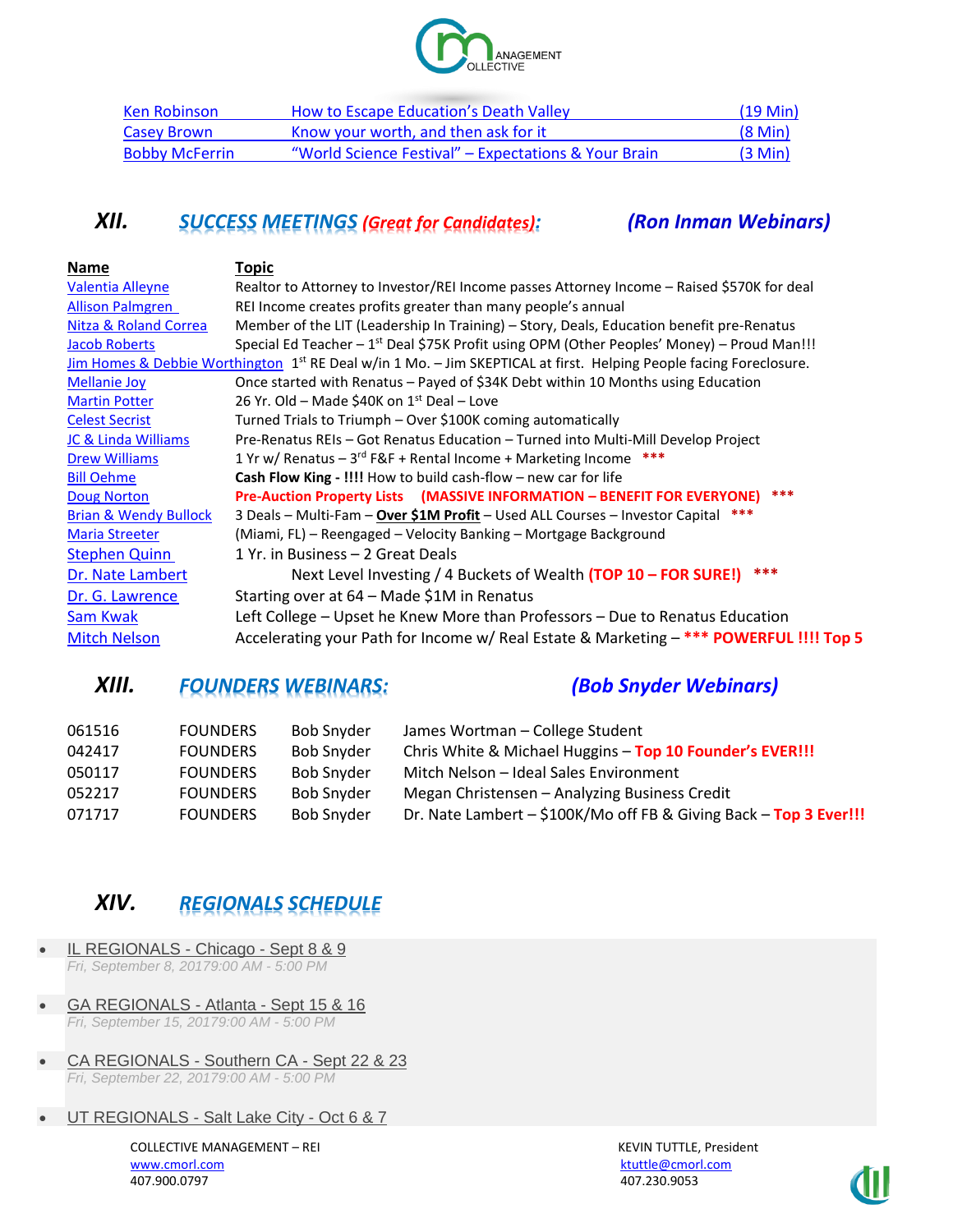

*Fri, October 6, 20179:00 AM - 5:00 PM*

- [NY REGIONALS -](http://www.nationwidebdg.com/ny-regionals-new-york-city-oct-13-14) New York City Oct 13 & 14 *Fri, October 13, 20179:00 AM - 5:00 PM*
- [AZ REGIONALS -](http://www.nationwidebdg.com/az-regionals-scottsdale-oct-27-28) Scottsdale Oct 27 & 28 *Fri, October 27, 20179:00 AM - 5:00 PM*
- [DC REGIONALS -](http://www.nationwidebdg.com/dc-regionals-jersa-delphia-nov-3-4) Jersa-Delphia Nov 3 & 4 *Fri, November 3, 20179:00 AM - 5:00 PM*
- [HI REGIONALS -](http://www.nationwidebdg.com/hi-regionals-oahu-nov-10-11) Oahu Nov 10 & 11 *Fri, November 10, 20179:00 AM - 5:00 PM*
- CA REGIONALS Sacramento [Nov 16 & 17 \(Thurs/Fri\)](http://www.nationwidebdg.com/ca-regionals-sacramento-nov-16-17-thursfri) *Thu, November 16, 20179:00 AM - 5:00 PM*
- NATIONALS Salt Lake City March 22 [Train the Trainer](http://www.nationwidebdg.com/nationals-salt-lake-city-march-22-train-the-trainer) *Thu, March 22, 20189:00 AM - 5:00 PM*
- [2018 NATIONAL Conference -](http://www.nationwidebdg.com/2018-national-conference-salt-lake-city-march-23-24) Salt Lake City March 23 & 24 *Fri, March 23, 20189:00 AM - 5:00 PM*

### *WHAT IS 'THE WEP'?*

Welcome **ALL NEW MEMBERS** who have just subscribed to *The Weekly Empowerment Proclamation* (WEP). This periodical is designed specifically for you! Its intent is to help you become more efficient with your business; whether your community commitment is F/T, or you're working toward that objective until you fire your boss.

| <b>DEFINITIONS:</b>  |                                                                                                                                                                      |
|----------------------|----------------------------------------------------------------------------------------------------------------------------------------------------------------------|
| Empowerment:         | The capacity of individuals to take control of their circumstances to achieve their goals<br>through the exercise of power born from an ongoing educational process. |
| <b>Proclamation:</b> | An official announcement dealing with a matter of great importance.                                                                                                  |

407.900.0797